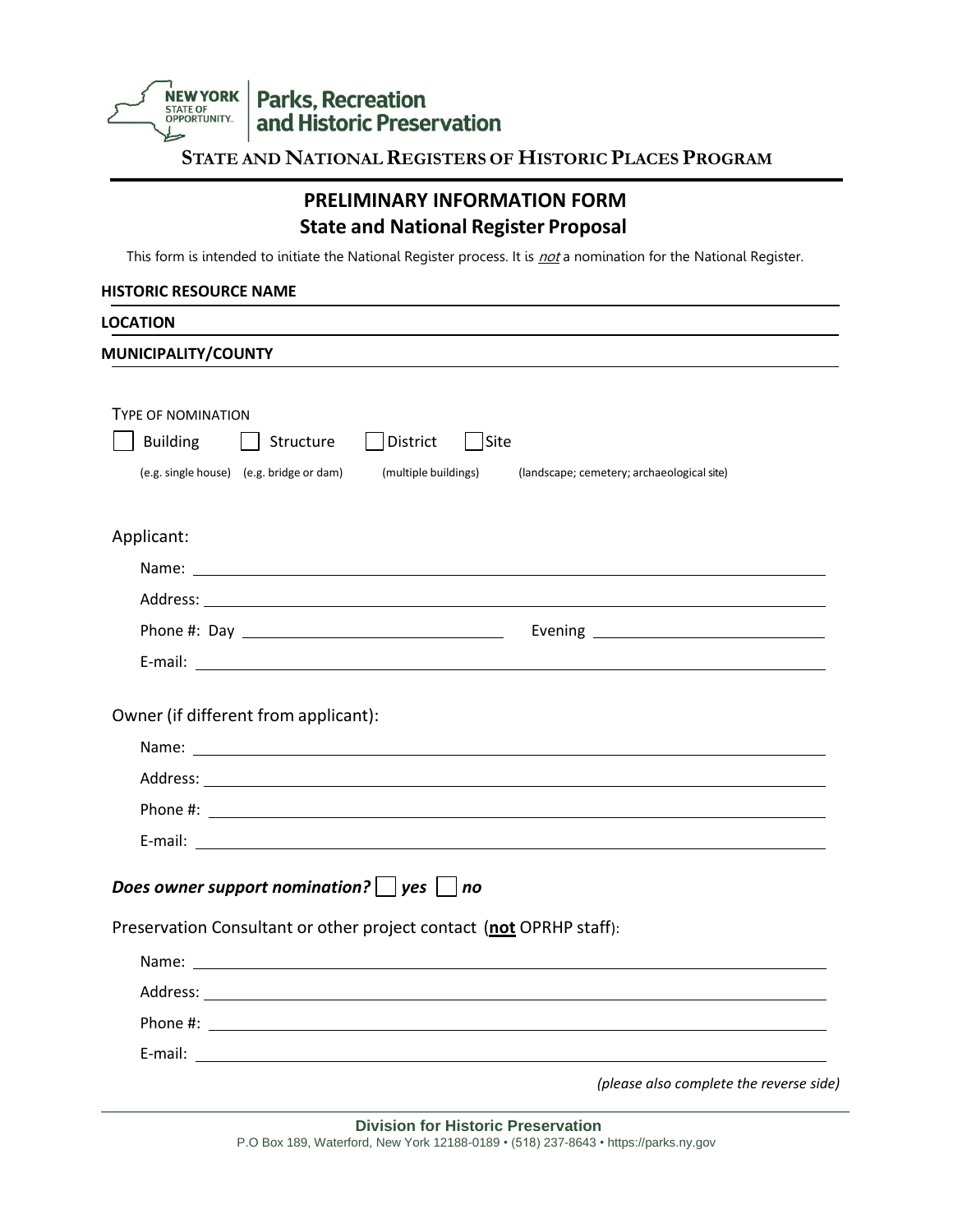

| <b>IDENTIFICATION</b>                                                                                                               |  |  |  |  |
|-------------------------------------------------------------------------------------------------------------------------------------|--|--|--|--|
|                                                                                                                                     |  |  |  |  |
|                                                                                                                                     |  |  |  |  |
|                                                                                                                                     |  |  |  |  |
|                                                                                                                                     |  |  |  |  |
|                                                                                                                                     |  |  |  |  |
| <b>DESCRIPTION</b>                                                                                                                  |  |  |  |  |
| Primary Building Type: □ Residential □ Commercial □ Industrial □ Religious □ Agricultural                                           |  |  |  |  |
| $\Box$ Institutional $\Box$ Other (specify) $\Box$                                                                                  |  |  |  |  |
| $\square$ Frame<br>$\Box$ Brick $\Box$ Other $\_\_\_\_\_\_\_\_\_\_\_\_\_\_\_\_$<br>Structure:<br>$\Box$ Concrete<br>$\square$ Stone |  |  |  |  |
| $\square$ Hipped $\square$ Flat $\square$ Other $\_\_$<br>Roof shape: $\Box$ Gable                                                  |  |  |  |  |
|                                                                                                                                     |  |  |  |  |
|                                                                                                                                     |  |  |  |  |
| ,我们也不会有什么。""我们的人,我们也不会有什么?""我们的人,我们也不会有什么?""我们的人,我们也不会有什么?""我们的人,我们也不会有什么?""我们的人                                                    |  |  |  |  |
| Additions and Alterations, if known<br>,我们也不会有什么。""我们的人,我们也不会有什么?""我们的人,我们也不会有什么?""我们的人,我们也不会有什么?""我们的人,我们也不会有什么?""我们的人             |  |  |  |  |
|                                                                                                                                     |  |  |  |  |
|                                                                                                                                     |  |  |  |  |
|                                                                                                                                     |  |  |  |  |
|                                                                                                                                     |  |  |  |  |

**Division for Historic Preservation** P.O Box 189, Waterford, New York 12188-0189 • (518) 237-8643 • https://parks.ny.gov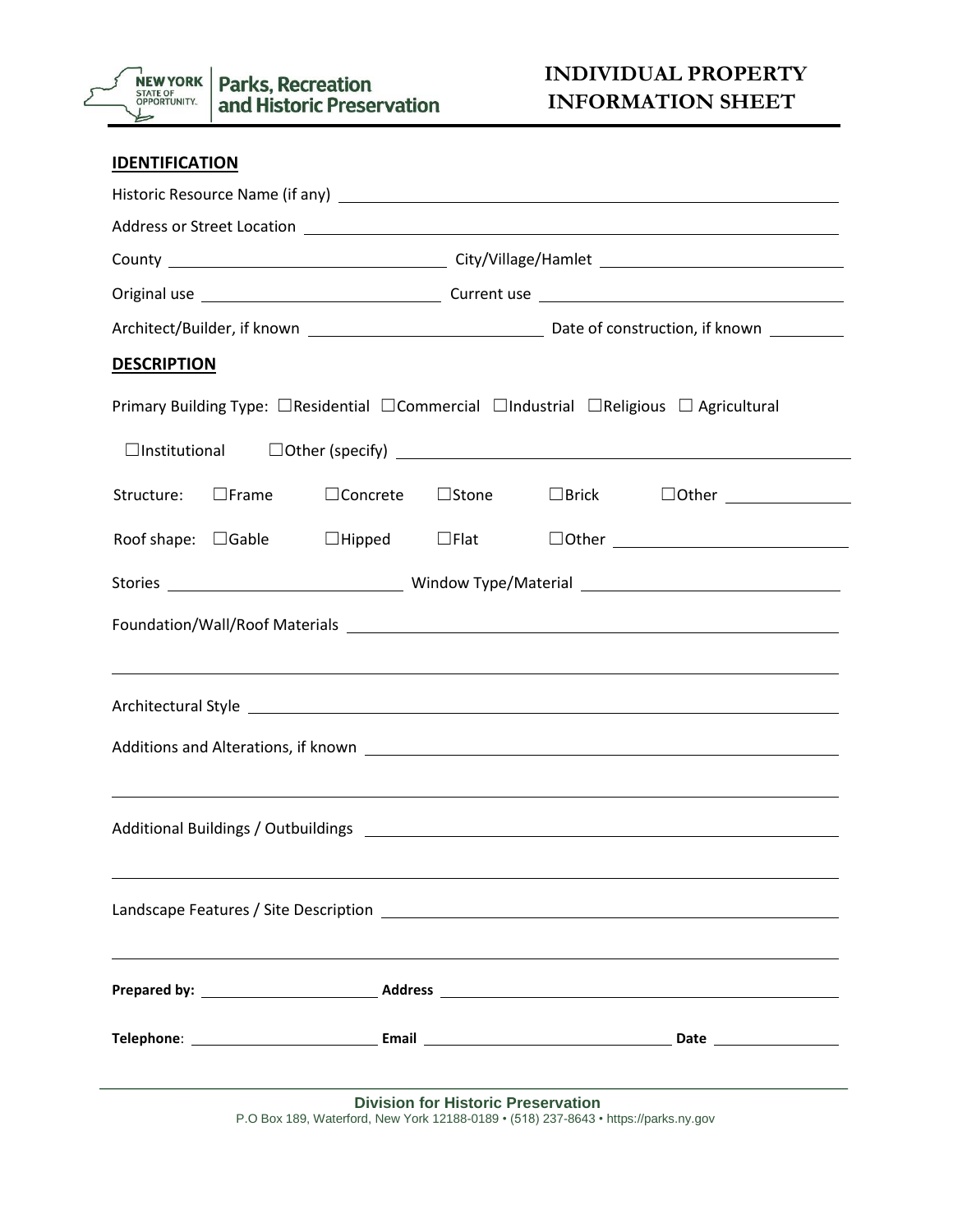## **REQUIRED ATTACHMENTS**

#### • **History of the Resource**

Describe why you think this property is historically significant and should be considered for designation. To be eligible for listing on the National Register, a property has to be significant under one of four criteria:

- o A: Patterns of History / Historic Theme (agriculture, commerce, government, etc.)
- o B: Association with an Important Person (this criterion only applies to one person, not multiple people associated with one property)
- o C: Architecture (style, building type, type of construction, significant work of an architect)
- o D: Archaeology

In your description, choose one or more criteria that your property is associated with and explain why it is significant in local, state, or national history. In addition, include a timeline for the history of the property which includes construction and alteration dates, dates of important events or changes in ownership, and anything else that is relevant to the history of the specific property. While a bibliography is not necessary, do explain where you have researched the property and what you have found (deeds, church records, maps, diaries, local history rooms, primary and secondary sources, etc.).

### • **Photos**

Document the property proposed for nomination with clear, original photographs. Submitted views should represent the property as a whole. For buildings or structures, photographs must include both exterior and interior views and views of the property's general setting, outbuildings, and landscape features. A minimum of 20 photographs is generally appropriate. These images can be submitted as jpeg files via CD, thumb drive, or digitally; do not send printed photos. If you would prefer to share files by email or through an online file sharing service, please contact your National Register representative.

### • **Sketch of Building Floor Plan and/or Site Plan (for cemeteries, historic sites, and/or properties with multiple buildings)**

Sketches do not need to be to scale, but they do need to be clear. Floor plans should illustrate the locations of primary walls, staircases, fireplaces, and door openings. Site plans should demonstrate the relationships between built and landscape resources. For example, a site plan could include a driveway, house, large yard trees, barn, and nearby creek.

### • **Maps**

Attach a printed map indicating the location of the property in relation to streets, intersections or other widely recognized features. Using a tax map to indicate historic property boundaries, if possible.

• **Photocopies of Historic Photographs, Maps, other Research Materials as available**